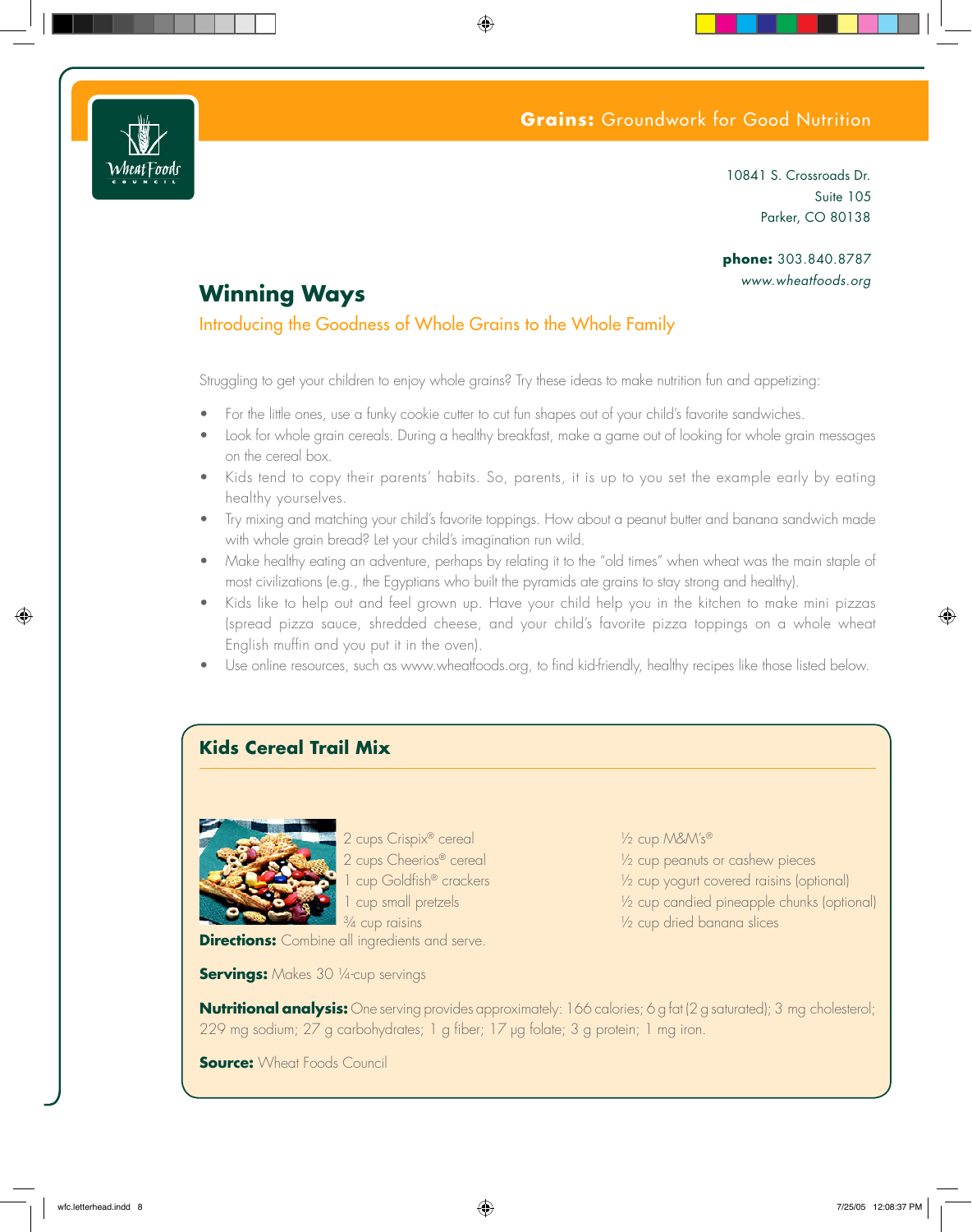



### 10841 S. Crossroads Dr. Suite 105 Parker, CO 80138

## phone: 303.840.8787

www.wheatfoods.org

**WINNING WAYS/PAGE TWO** 

## 100% Whole Wheat Muffins



1/2 cup margarine or butter 1/2 cup granulated sugar 1/2 cup light brown sugar 1 teaspoon baking soda

 $leq$ gg 1/4 teaspoon vanilla 1 cup milk, 1% or fat-free 2 cups whole wheat flour

**Directions:** Preheat oven to 400°F. Have ingredients at room temperature. Line muffin tin using paper baking cups, or use cooking spray to coat the bottom of the muffin tin.

With electric mixer, cream margarine, granulated sugar, brown sugar, and baking soda together, scraping bowl with spatula. In a small bowl, using a fork, beat together the egg and vanilla; add to creamed mixture. Beat until light and fluffy. Add milk to creamed mixture. Gradually add whole wheat flour and lightly stir ingredients together so dry ingredients are barely moistened. Over-mixing will make the muffins tough and form tunnels.

Fill muffin tins two-thirds full and bake 15 to 17 minutes, or until browned. Remove from muffin tin and cool on wire rack.

**Safety tip:** Do not lick the spoon or eat the batter, as the recipe contains raw egg and could cause illness – especially in young children. Wait until the batter is baked and then enjoy a nice warm muffin!

**Servings:** Makes 12 muffins.

**Nutritional analysis:** One muffin provides approximately: 231 calories; 9 g fat (1 g saturated fat); 19 mg cholesterol; 120 mg sodium; 34 g carbohydrates; 3 g fiber; 14 µg folate; 5 g protein; 1 mg iron.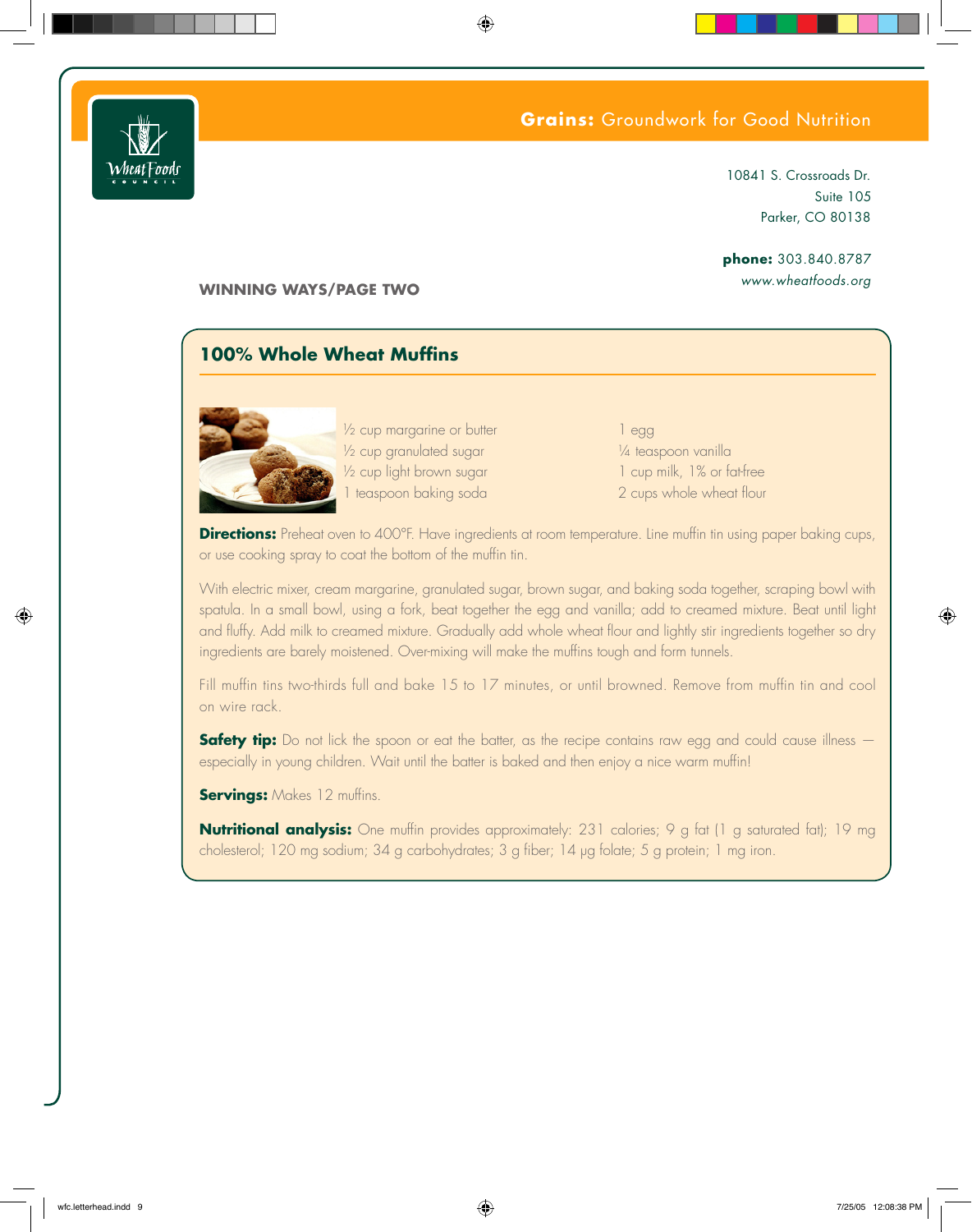



10841 S. Crossroads Dr. Suite 105 Parker, CO 80138

phone: 303.840.8787 www.wheatfoods.org

### **WINNING WAYS/PAGE THREE**

## **Alphabet Sandwiches and Cheese Crackers**

#### **Alphabet Sandwiches:**



4 slices of soft whole wheat sliced bread 4 to 8 slices of part skim mozzarella or American cheese (depends on cookie cutter size) Alphabet or other shaped cookie cutters Vegetables for decoration

**Directions:** Cut each slice of bread into two letters - perhaps spelling your child's name; place on a baking sheet. (Save leftover bread for stuffing or bread pudding.)

Cut cheese with same cookie cutter and place directly on top of the bread. Decorate with pieces of vegetables.

Bake for 3 to 4 minutes just until cheese is soft, but does not run down the sides. Cool slightly before serving.

**Servings:** Makes 8 small sandwiches.

Nutrition analysis: Each serving provides approximately: 80 calories; 3 g fat (2 g saturated); 10 mg cholesterol; 225 mg sodium; 6 g carbohydrates; 1 g fiber; 2µg folate; 6 g protein; 0 g iron;.

**Source:** Wheat Foods Council

**Cheese Crackers:** 



Whole grain crackers Canned, processed cheese spread

Directions: Decorate crackers either with numbers or letters to help your child learn in a fun and tasty way.